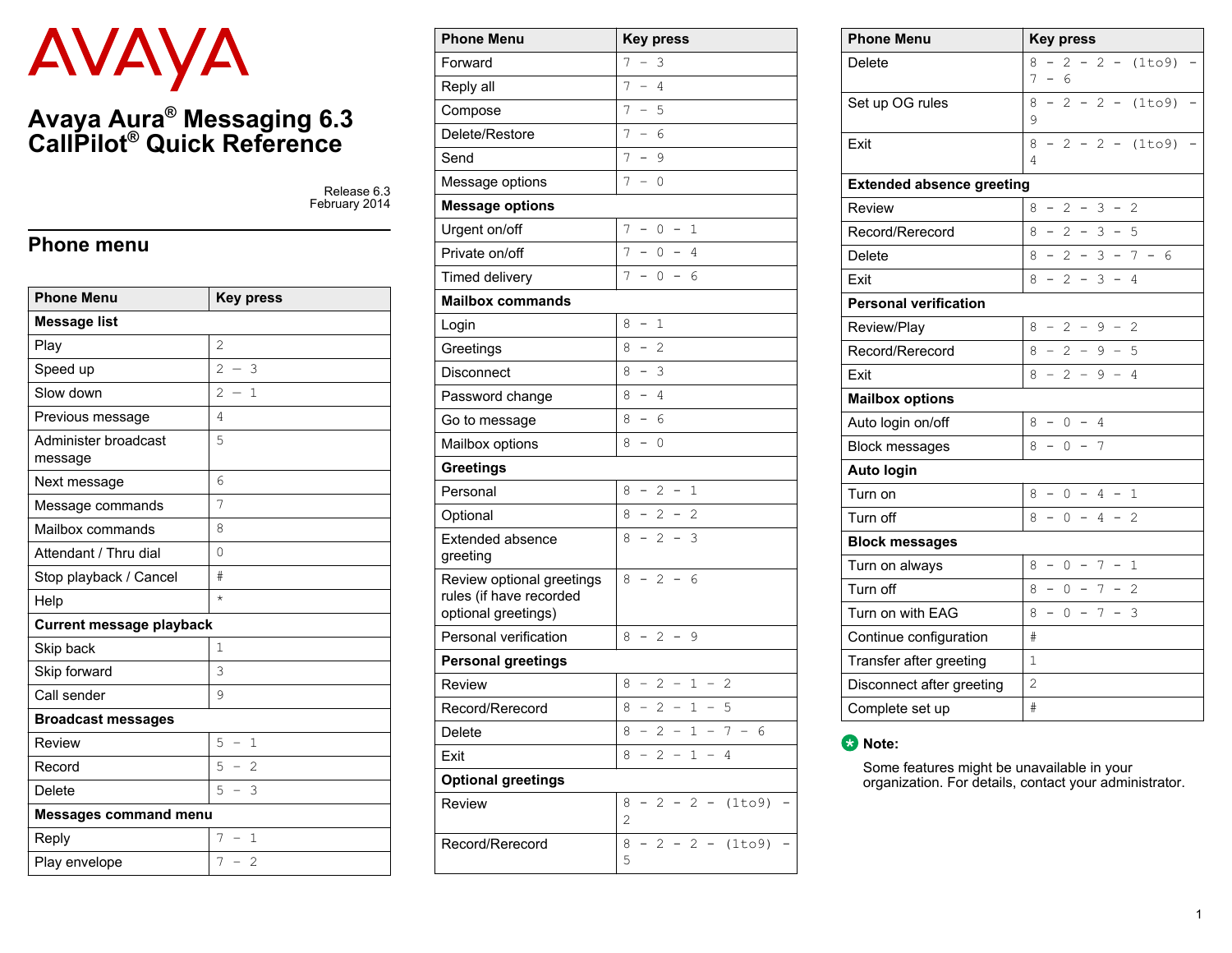#### **Outlook menu**

| <b>Button</b>           | <b>Description</b>                                                                                 |
|-------------------------|----------------------------------------------------------------------------------------------------|
| Play on PC              | Plays a voice message on your PC.                                                                  |
| .                       | Pauses, stops, rewinds, and fast-<br>forwards when the TUI plays the<br>message.                   |
| Play on Phone           | Plays a voice message on your<br>deskphone or any other phone.                                     |
| ♦ Voice Reply           | Replies to a voice message with a<br>voice recording using any phone.                              |
| → Voice Forward         | Forwards an existing voice<br>message.                                                             |
| Call Sender             | Calls the message sender from a<br>phone. When you pick up the<br>phone, the TUI dials the sender. |
| <b>User Preferences</b> | Opens the User Preferences<br>webpage.                                                             |

#### **Note:**

For more information, visit [http://](http://support.avaya.com/) [support.avaya.com/](http://support.avaya.com/)